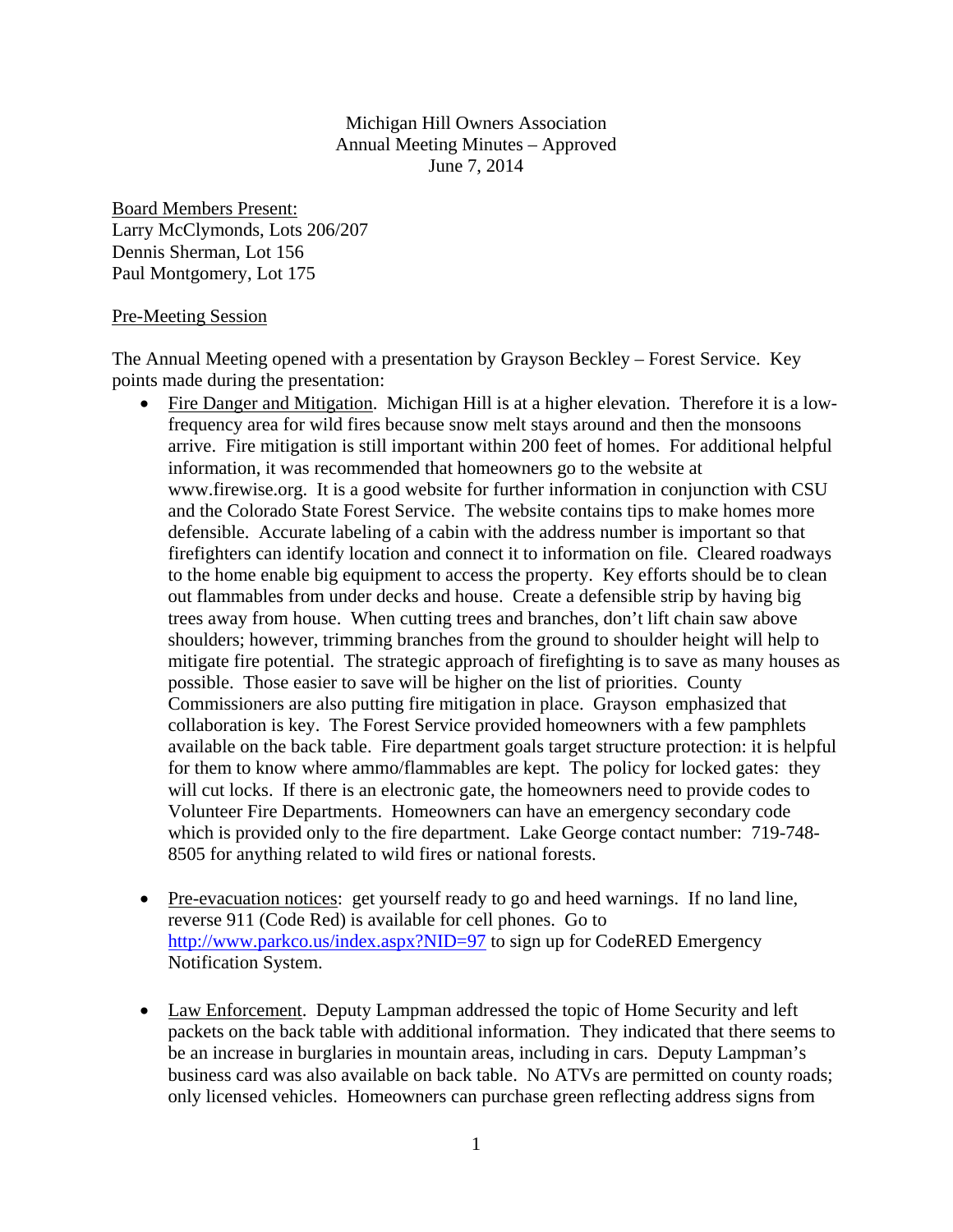Northwest Fire Department for \$10 in Fairplay, Station 2, 719-836-3150. Deputy Lampman emphasized that homeowners should maintain key information on valuables, things with serial numbers in a safe place, including pictures of them and of the layout of the home so that if something is missing pertinent information is available for law enforcement reports. There is a Code Red app available for smart phones, which will help homeowners stay informed about road closures, etc. Homeowners should provide Sheriff with gate codes – speak with Robin at the Bailey substation. The County does have guidelines for posting the address on a property for easy access by emergency response vehicles.

The official Business Meeting of the Homeowner's Association was called to order at 10:42 a.m.

Determination of quorum: 47 properties represented by people present and properties. A Quorum requires representation of 55 properties, either through attendance or proxy. The Board determined that it would conduct the meeting and then will contact the homeowner association attorney to determine if it could continue to collect outstanding proxies to validate the meeting outcomes. It was determined that the Board will hold a vote with those present and record votes. (Note: it was determined post meeting with the HOA attorney that additional proxy votes could be collected in order to have a quorum and have approved voting on meeting items.)

Annual Membership Meeting Minutes for 2013. Comments and corrections were requested from homeowners. No comments were offered. The Board asked for motion to accept the Minutes as written. Terry O'Neill, Lot 246 moved that the minutes as presented be accepted. The Motion was seconded by Gary Teff, Lot 168. Further discussion was requested from attendees, of which comments were offered in favor of affirmation. A vote was called which resulted in a Unanimous vote in favor of acceptance.

#### Open Forum regarding MHOA Business:

Ken Baker, Lot 169. Regarding board decision to close of Michigan Hill road and the North Entrance based on the economically infeasibility to keep the road open 365 days/year. Stated that homeowners were stuck on the hill four times this past winter and asked why equipment was not contracted for though it was available in the area. He indicated that Jefferson Heights' roads were open. Felt that he should receive a refund of association dues because of the road closure. Board Response (BR): Jefferson Heights is not a MHOA responsibility. Michigan Hill residents are permitted to use Jefferson Heights' roads as they are maintained by the County. There is a south exit from Michigan Hill. The Board is trying to use the members' dues most effectively for all homeowners on the Hill. The Board indicated that there were times this past winter that CR 35 was closed as well. The Board investigated opening the 10' drifts and looked into the equipment available. The skidder option was discussed with Southpark Plowing. It would use 60% less resources than a front end loader because of its maneuverability and would save money. The Board was in full communication with our snow plowing contractor and joint decisions were made regarding the conditions and the dollars available.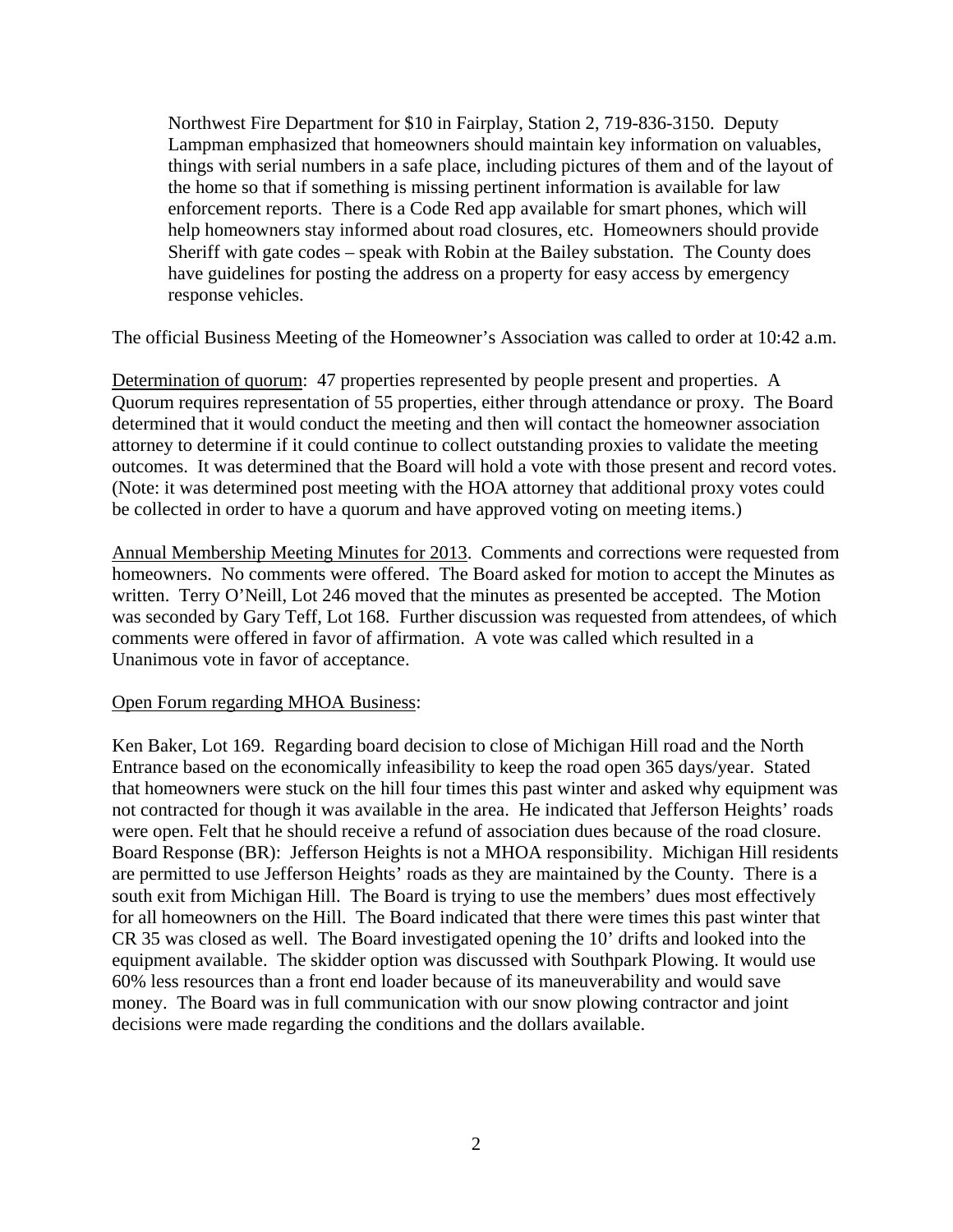Helen Baker, Lot 169: Jamin and Tom did a wonderful job on the roads. However, couldn't get out for doctor's appointments. Indicated that it was disconcerting. BR: Not all of dues goes to roads; need to balance the total needs of the community over a year.

Terry O'Neill, Lot 246: This is an annual issue which becomes more important in some years because of weather conditions. In 2007, the County provided a pamphlet to homeowners advising them that they should be aware that the weather was a critical factor and to be prepared for living here. BR: This year had a number of large number of unanticipated expenses, including securing the south right-of-way for permanent access. The budget was stressed and had to make difficult decisions based on its fiduciary decisions. Regret that the tough choices adversely impacted some owners.

Loretta Hubert, Lot 91: Tom Clinton said himself in the past that it was difficult to keep the north entrance open. Asked if homeowners that can't get out of our driveways, could they call Tom? BR: There are several contractors on the hill who do plowing for homeowners and can be called.

# Report of Officers:

## President:

Last and this year were big for major issues: Two big easement issues have been handled by the Board:

- South Right of Way: road on the south cost the Association \$21,000 for a permanent right-of-way. Will never have to worry about that again. Will make five annual payments of \$4,200.
- MHOA Boundaries: The Board has been working with the Carringtons, Highplains Ranch (HPR) on boundaries. Some existing fencing was used to complete fencing for cattle. Over the 18 past years, HPR cattle grazing encroached on two outlots. The Board negotiated a great plan: 1) HPR to deeds back what was MHOA property, 2) HPR receives additional grazing land with the signing of a 20-year lease to permit HPR to use the southern burn pit area approximately 16 acres for grazing; and 3) MHOA will permit HPR access two weeks/year to put cows in burn pit area, approximately 18 areas, which will enable MHOA to apply for a rezoning of that area as agriculture. The rezoning will result in a saving of taxes. MHOA will incur fencing costs, which it will recoup through future lower tax burdens. HPR asks that owners on the Hill maintain trash so that it is not blown into the grazing land which is a danger to the cattle. MHOA will continue to work on fencing from Salli Bakers on past the Clinton's ; and will take out the majority of fence on the outlots. These efforts will provide a big border that homeowners will be able to walk. MHOA will not take out the old fence on Salli's property as she would like to keep that in place. No date yet available for two-week closure of burn pit area.
- General Comments: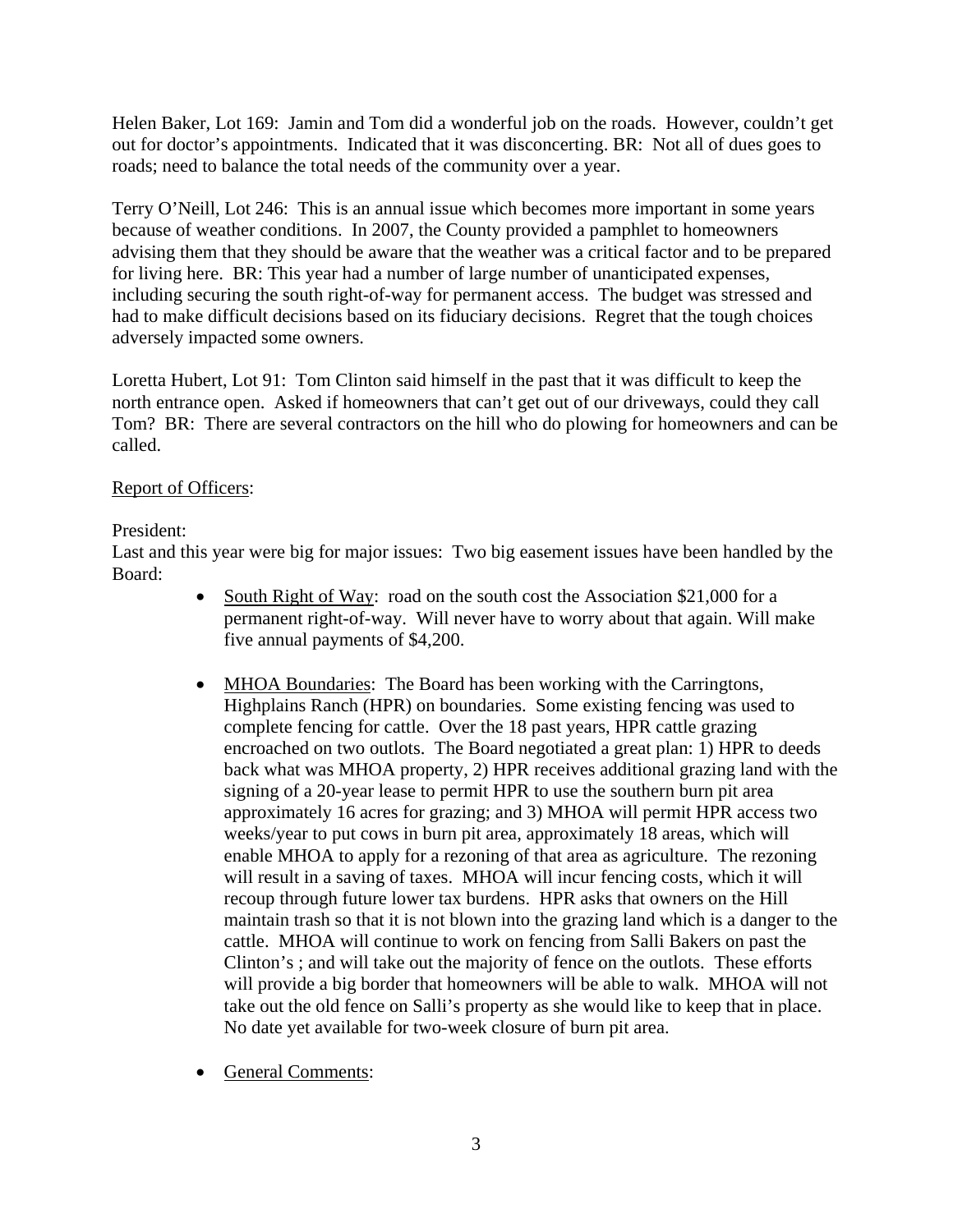- o Cathleen Lourenco , Lots l85-86. What is the timeline for the temporary closure of burn pit? BR: will be posted on the News page.
- o For those who rent their cabins. Be sure to give visitors directions to the south entrance, especially in winter.
- o Tracy Baily, Lot 248: good job on the outlots.
- Augmentation Road: This road uses an existing road that is over 100 years old; however, is not on the right-of-way. MHOA is on the right side of adverse possession . The Board has contacted the 74 Ranch and their attorneys. Brent Barrows, who owns property, is putting in a driveway to an upper pasture, which started the conversation. Currently, this activity is not a high priority, but MHOA is sitting in a positive place. It is trying to work with the landowner who owns the first 30 feet. An option is to litigate; however, court cases cost up to \$10K and this avenue is not a good return on investment for MHOA.
- Reserve Study: This information if part of the handouts available to homeowners as they signed in for the meeting. Reserves are looked at every year. The Reserve Study includes large assets of MHOA, such as the augmentation pond, the hand pump and the grader.
	- o Augmentation pond. The pond has the original valve with a spillway and a weir upstream. This designed requires monitoring and management to keep it full. It had been some seepage due to high water level which was fixed when logs were pulled out of the inlet/outlet spillway. The next concern is the valve and modifications required by the Water Commission. The modifications would handle the ponds as a flow through. The Board will tour an updated configuration to determine how to modify the MHOA pond.
	- o Other items are: road grader, community hand water pump; and sever winter plowing emergency fund .
- Financial Review. The Board was asked to take a look at the financials of the association at last year's annual meeting. MHOA was using two different software programs to run its financials, so it was difficult to conduct a review. The Board found a group in Denver of two CPAs who were retained to conduct this review. They have reviewed 2012 and 2013. The Association was asked to change a few things in tracking and recording different elements. All assets were accounted for and the processes for doing so were moved to one software program. The cost was \$700/year for the reviews. Budgets and Balance Sheets for these years were available for pick up at the sign-in table as well as being available on the website. MHOA received a Grade A blessing from the accountants.
- Rules and Policies.
	- o Covenants in Section 8: Animal Policy clarification of covenants Section 8 - "No stables, corrals or other structure for the housing or feeding of horses or animals other than domestic pets, shall be located or placed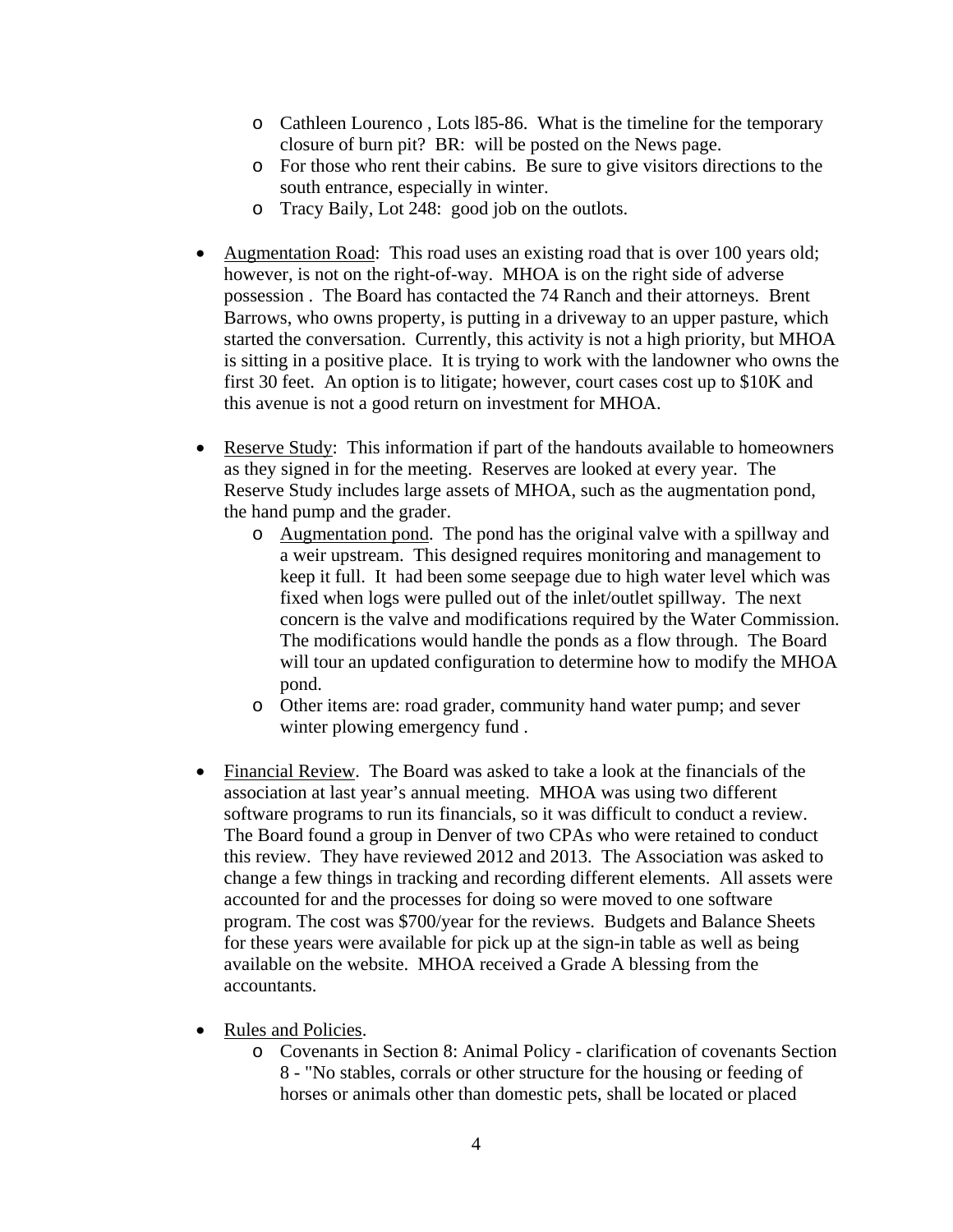closer than fifty (50) feet to any lot line or street." April BOD meeting, owners expressed general consensus that horses should be 50 feet from property lines. Should MHOA define a Corral "as an area that is surrounded by a fence and used for holding animals such as horses? Park County Land Use Rules (LURs) – available link on website for homeowner access. If covenants and bylaws don't cover, fall back on the county. Section 5 talks about equines. Allowed 1 animal per 20,000- sq ft. of open land with a maximum of 4 on 10 acres. Horses shall be a minimum of 100 feet from any dwelling.. Horses are able to be up here. Must haul water. Would like input from the membership. Do we want/need to discuss this?

- o Discussion:
	- Terry Hull, Lot 264: Kept property nice and hauled water. Only one who has horses. Only one this would be restricting is me. Ask that restrictions be necessary and that less restrictions is better. BR: Board wants to be fair therefore opening for discussion. Wants any clarifications to be by consensus.
	- Tom Clinton, Lot 202: As a neighbor, enjoy the horses.
	- **Property owner next to Terry:** If an issue, then deal with the next owner. Unless a huge problem with the next owner, don't waste your time.
	- Terry O'Neill. Lot 246: At the April meeting there was no antihorse rhetoric expressed; just felt that the 50 ft boundary was reasonable. Felt that being more specific in the bylaws should be considered.
	- BR: The Board will table this discussion for now. However, it can revisit the 50 ft rule if becomes an issue.

Architectural Control Committee: Activity summary of Lot Management

- **Approved** 
	- o Lot 124: Cabin addition
	- o Lot 113: Cabin re-stained

#### • **Pending:**

- o Lot 234: Awaiting additional information from Homeowner/contractor with regards to Home, Carport and Dog run.
- o Lot 209: Reviewing a temporary weather station on vacant land. Temporary research project from June to October. Don't see weather station as an issue. Asked for specific details regarding location.

#### • **Continuing Issues:**

o **Lot 185:** The Board and ACC have been in contact with the new owners and have discussed that they complete an ACC approval form for the log fence at the front of their property that has been erected temporarily. ACC and homeowners are working together to address this.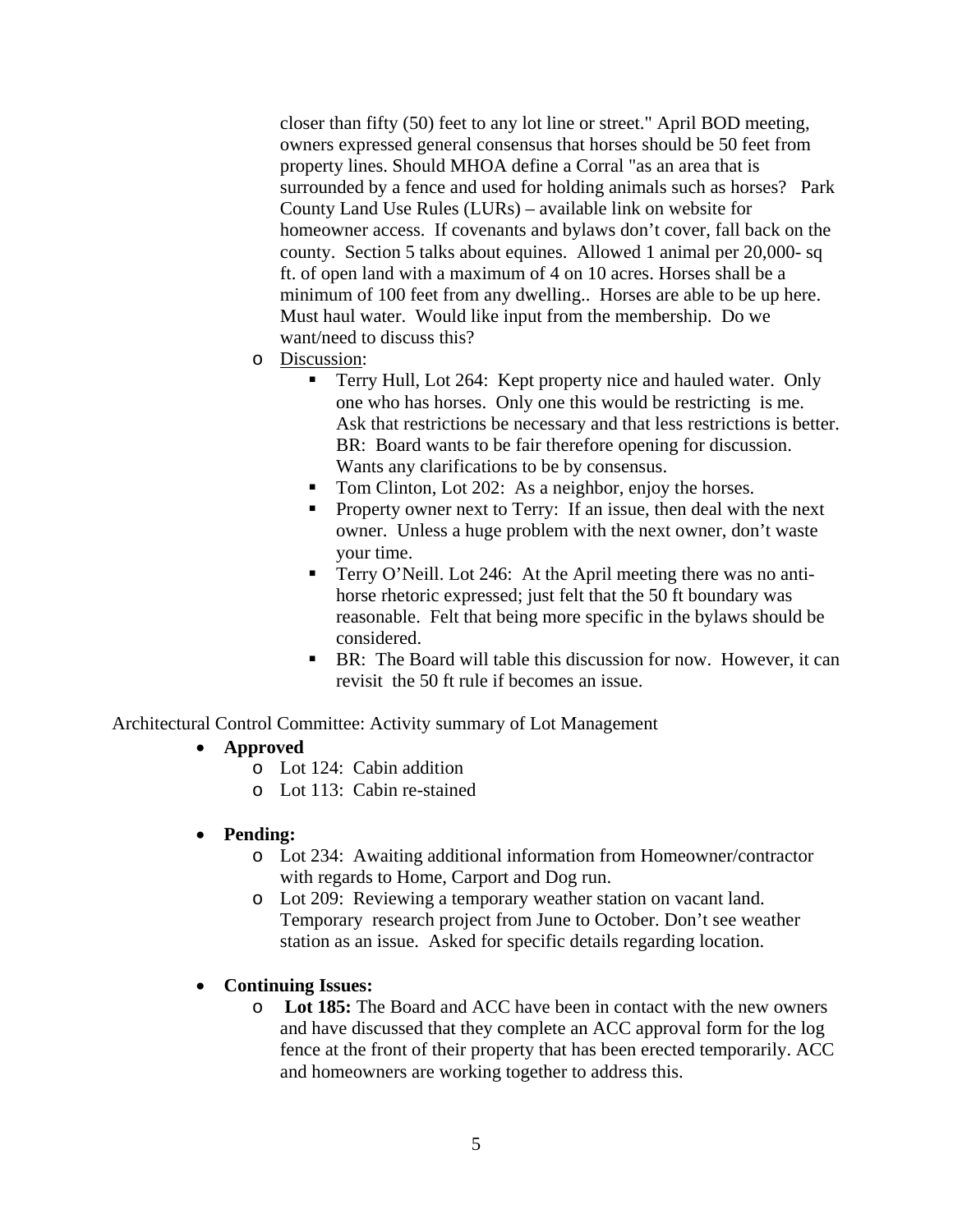- o **Lot 77:** No building permit. No Certificate of Occupancy. Trailers, abandoned vehicles, trash and old unlicensed vehicles on property. Paperwork was sent to Park County Building Department and it is under the direction of Park County. The homeowners have been given a time table in which to comply with the County or they will be fined and red flagged. There is activity at this Lot to come into County Compliance.
- o **Lot 216:** Trailer on lot. No structure. Active building permit and as of this date Homeowner has not submitted plans to build. It is also now under the direction of Park County to have the Homeowner to come into County complianceor ramifications will be the same as Lot 77.
- o **Dog runs**. Currently reviewing covenants regarding dog runs because of increased interest by homeowners.
- o **Portapotties**. If individuals go in with a motor home, and the toilet is inside the motor home, can use. According to Park County, an individual, free-standing portapotty must be permitted if used on a property and required when constructing a house or cabin.
- **Discussion**:
	- o Andi Bailey, Lot 248: Was septic pumped out last year? BR: Yes, and it is locked.

## **At Large:**

- Augmentation Pond: This pond is the vehicle through which MHOA homeowners receive the right to have well permits. It is key to properties and their values. We had the District Water Commissioner, Garver Brown come out and look at the pond. The design is old. Should have an inlet and a separate spillway rather than using one for both. To update, it requires a new design that has an enclosed spillway with gates. The new design permits monitoring and controlling the water level. It also requires the needs to dig a deeper canal. MHOA will need to look at work on the canal, gate and perhaps it is time to get engineers involved. The valve is difficult to open/close and its life is limited. Rather than spend money on the spillway, there is a need to contract engineers to redesign the augmentation pond so that MHOA can legally comply with commission requirements and water reports. Will take care of this with work taking place Fall 2014.
- Fish. The fish are on order. Last week the water level of the pond had to be lowered to accommodate fish delivery and to keep them in the pond.
- Snowplowing: It was a heavy duty year. Took the advice of the homeowners and gave contractor more control within specific guidelines. Jaimin and Tom (Southpark Plowing) did a tremendous job.
- Discussion:
	- o Jerry Clinton, Lot 202: Would like to be able to catch fish and take them home and fry them. Now only permit those under 16 to fish and keep them. BR: The fish are available for take-home after September. MHOA invests about \$700 to stock fish in the pond.
	- o Helen Baker, Lot 169: Do all the fish get fished out by fall? BR: There are very few left.
	- o Andi Bailey, Lot 248: Is there still grass in the pond? BR: when the pond was dried out for repairs it seemed to eliminate the grass problem. MHOA has also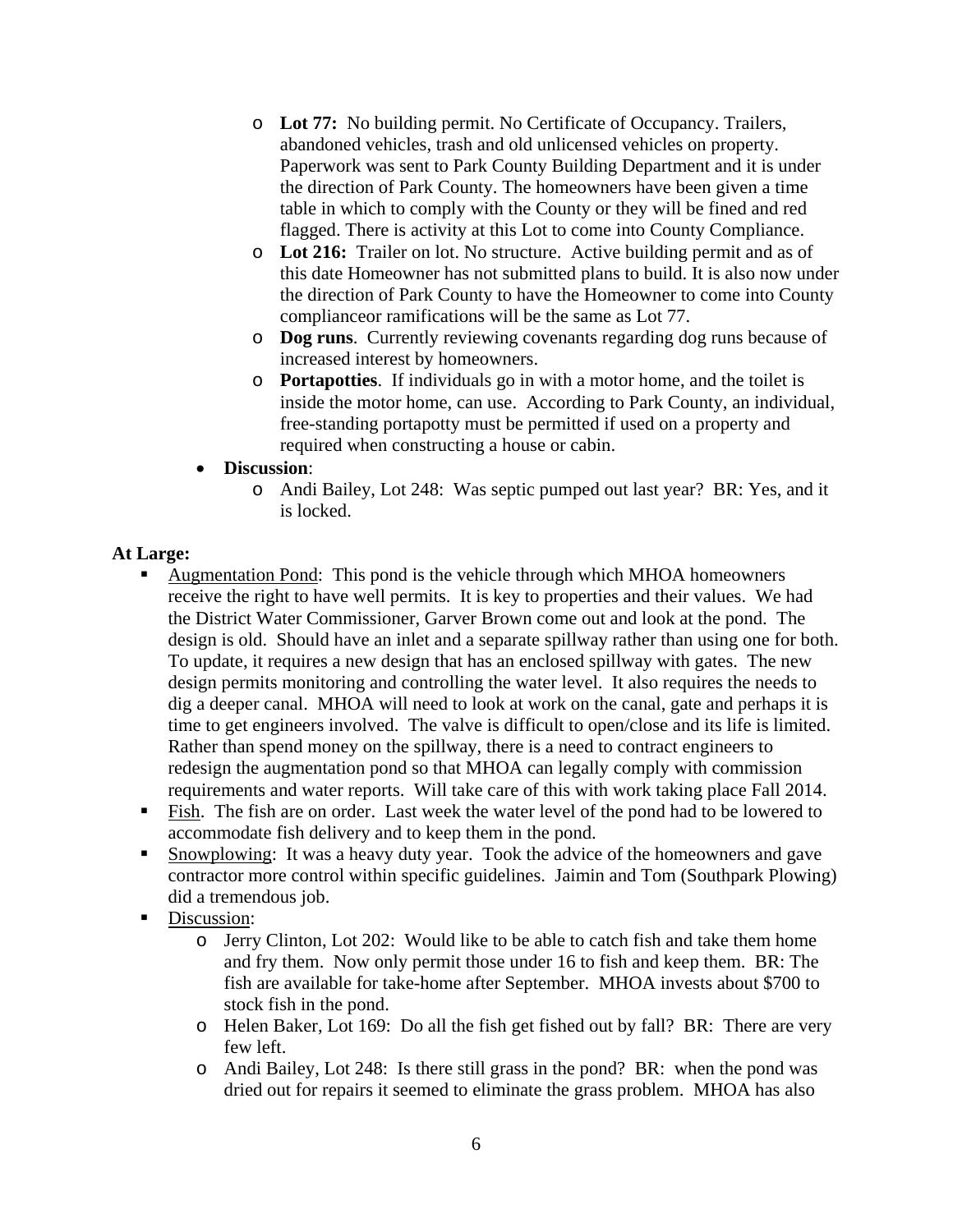put grass carp in there to deal with the grass. The new pond design will eliminate many of these problems.

- Grader: The grader has be grading the roads. There is a very small budget for additional road gravel this year due to the amount added last year due to the great price. The roads seem to be in good shape. Will pull the ditches in the fall. Trying not to make a berm in front of driveways. MHOA has a 500 gallon diesel tank in burn pit to cut down costs of frequent fuel delivery. Conveniently services grader.
- Burn pit use: The burn pit is a huge benefit to homeowners. It was burned last year. Reminder to homeowners: no construction materials or stumps with rocks in roots should be dumped in burn pit.
- Weed control: An order has been placed to spray weeds. MHOA appreciates owners who are digging thistle to prevent spread.
	- o Tom Clinton, Lot 202: Can we ask contractor to get out of truck rather than just spraying out of window in specific areas. Need to get out where the weeds are nasty. BR: will make that request.

## Treasurer:

- Budget: actual from 2011, 12 and 13 and proposed 14. They show income and expenses. Key items of note:
	- o Second payment of \$4.2K for easement south entrance;
	- o Fence repair and new fencing for lots C and E;
	- o Fish for pond;
	- o General repairs to fix inlets and outlets and the ditch. Will investigate getting an engineering firm in there to see what needs to be done. Reserves have \$8-9000 for this type of repair.
	- o Road maintenance, culverts and ditches, grader/fuel/operator expenses. Reduced costs by using own grader; have maintenance on grader, needed new tires.
	- o Snowplowing is a large budget item and this year is a heavy year. Big snow month was January.
	- o Weed control.
	- o Pumping costs for septic. Must pump because no leech field. The septic tank is one tank divided in two with two lids. Upper one drains to the lower one.
	- o Deficit of \$11,000 for fencing, etc. Going into some reserves, but it is necessary given present local and regulatory demands.
	- o Discussion: none. Terry O'Neill, Lot 246 offered a Motion to accept budget as presented: Gery Clinton, Lot 202, seconded the motion. The Board called for a vote, which was Unanimous in favor of acceptance.
- Provided first time balance sheet to homeowners for review. No further discussion.

#### **Secretary**:

- o Board documentation: All documents on website at www.mhhoa.com. To contact Boardmembers, email boardmembers@mhhoa.com
- o Elections: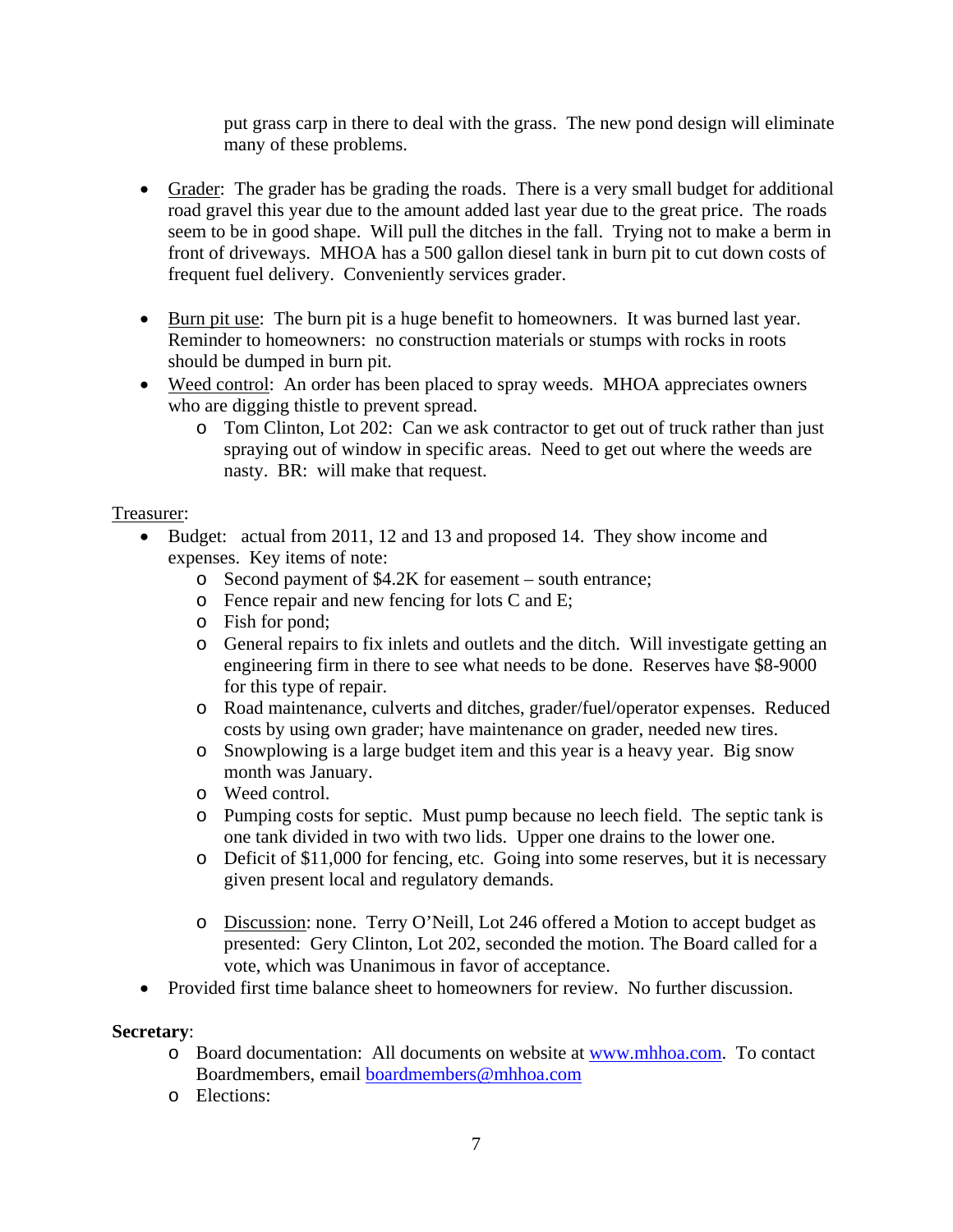- Larry McClymonds and Dennis Sherman's terms are complete. Appreciation was expressed for the time and contributions made by them during their terms of office. The remaining three Board Members have one year remaining. Larry is willing to run one more term. Terry O'Neill, Lot 246, nominated Larry McClymonds to run. Larry accepted with the following comments: It has been a good year and the Association has accomplished a lot. There is a shortage of individuals who have time to volunteer. The Board has tried to listen. Larry loves to hear people's interests and passions. .
- Dennis's last term. A round of applause for all his work and contributions. He declined the opportunity to run for another term.
- Les Choate, Lot 185: lives in Highlands Ranch; in CO since late 70s. Recently bought in MH and will be building this next year. Self-employed-Mfg/sales. Larry McClymonds nominated Les Choate, who accepted.
- Terry O'Neill, Lot 246, nominated Larry King, who declined the nomination.
- The Board called for additional nominations of which none were forthcoming. It called for an affirmation of those nominated since there were enough nominations to fill the vacant position. 46 homeowners affirmed; 1 opposed.

New Business:

- Andy Bailey, Lot 248: It would be helpful to have a shed at burn pit for grader components, oil, chains, grease, etc. Discussion: If putting cows in that area for two weeks/year, need to make it cow friendly. A 10x10 Tough shed. Estimated Cost: \$700- 2000. Would require assembly. Would benefit grader work, etc. Benefit outweighs the cost. That's where the work is done on the grader. Terry O'Neill, Lot 246: Likes shed idea, 10x12 requires no permitting. With respect to the burn pit, the county has calls for input on burn pits. Unable to insure the introduction of hazardous materials. County looking at security issues. Traci Baily, Lot 248: happy to volunteer for researching shed proposal.
- Ken Baker, Lot 169: Can the board look at purchasing a tractor with a backhoe and with a snowblower. A 35-50 hp tractor will handle 24 inches of snow. Discussion: Board has been looking at a 4WD with a snowblower to assist with snow issues. Rocker 7 has an owner with a snowblower on a bobcat to keep roads open. It takes 200-250 hours average to keep the north entrance open; more if a bad year. The Board will look at the cost of equipment and operator. It takes \$6000 in operator costs just to keep the north entrance open. The board has discretion to pursue a shed; and a piece of equipment. Gerry Clinton, Lot 202, motioned for the Board to look into a shed as described. Seconded by Traci Bailey, Lot 248. No further discussion. Unanimous approval.
- Blocked private culverts: Concern on resources for individual homeowners to deal with their blocked culverts and other driveway maintenance concerns. Discussion: The Water Boy can pump water through to unblock, contact Steve Johnson. Tom Clinton, Lot 202, has a snowplow, does driveways, and spreads gravel. There are other contractors on the Hill who are available to help homeowners with these concerns.